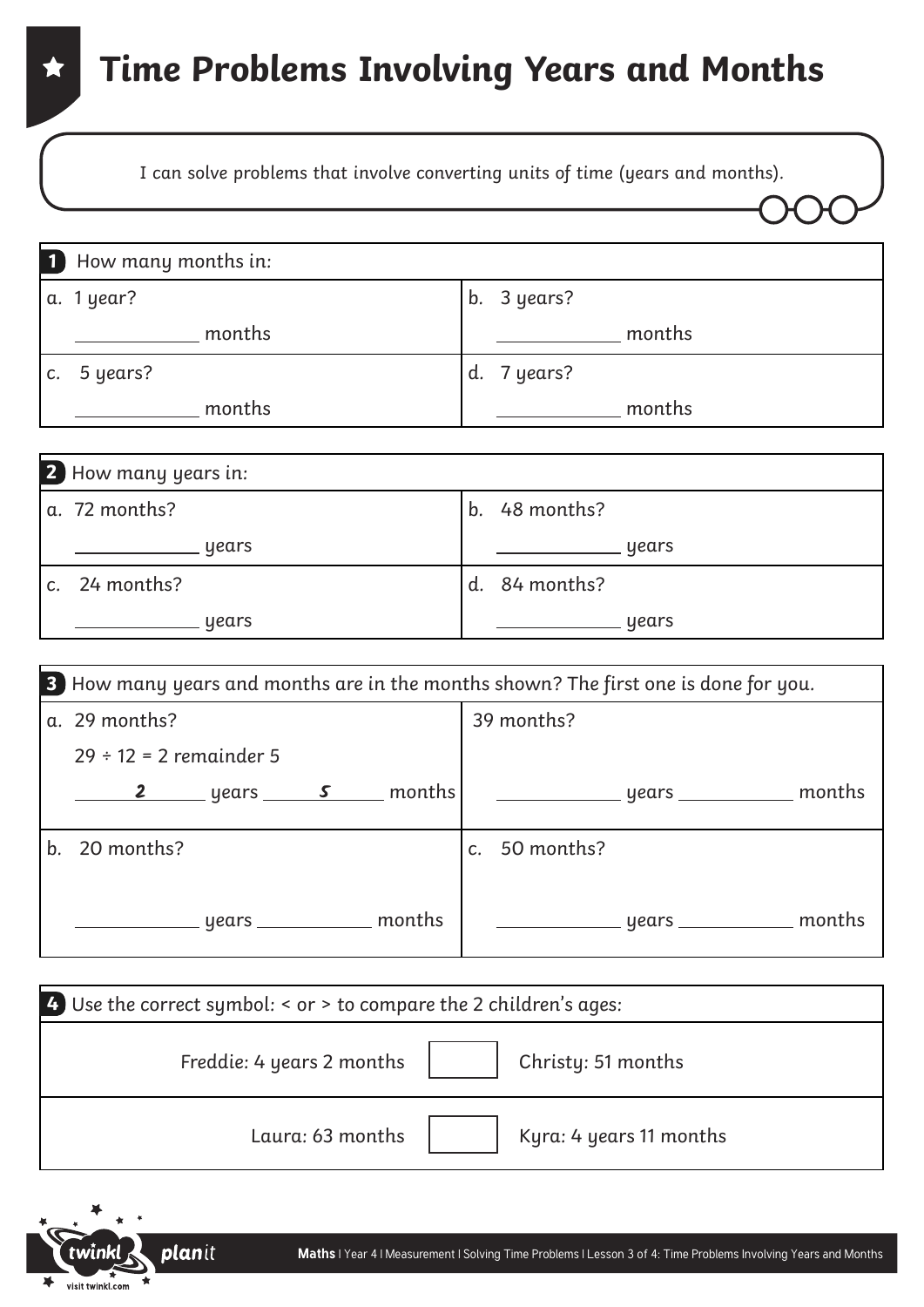I can solve problems that involve converting units of time (years and months).

| 1 Complete this table: |           |
|------------------------|-----------|
| years                  | months    |
| 5 years                |           |
|                        | 36 months |
| 4 years                |           |
|                        | 84 months |
|                        | 24 months |
| 1 year                 |           |
|                        | 72 months |
| 8 years                |           |

|    | 2 How many years and months are in the months shown? The first one is done for you. |                  |  |  |  |
|----|-------------------------------------------------------------------------------------|------------------|--|--|--|
|    | a. 49 months?                                                                       | b. 77 months?    |  |  |  |
|    | $49 \div 12 = 4$ remainder 1                                                        |                  |  |  |  |
|    | <u>4</u> years <u>I</u> month                                                       |                  |  |  |  |
|    | c. $63$ months?                                                                     | d. 58 months?    |  |  |  |
|    | _____________ years _____________ months                                            |                  |  |  |  |
| e. | 70 months?                                                                          | f.<br>44 months? |  |  |  |
|    | ____ years ___________ months                                                       |                  |  |  |  |

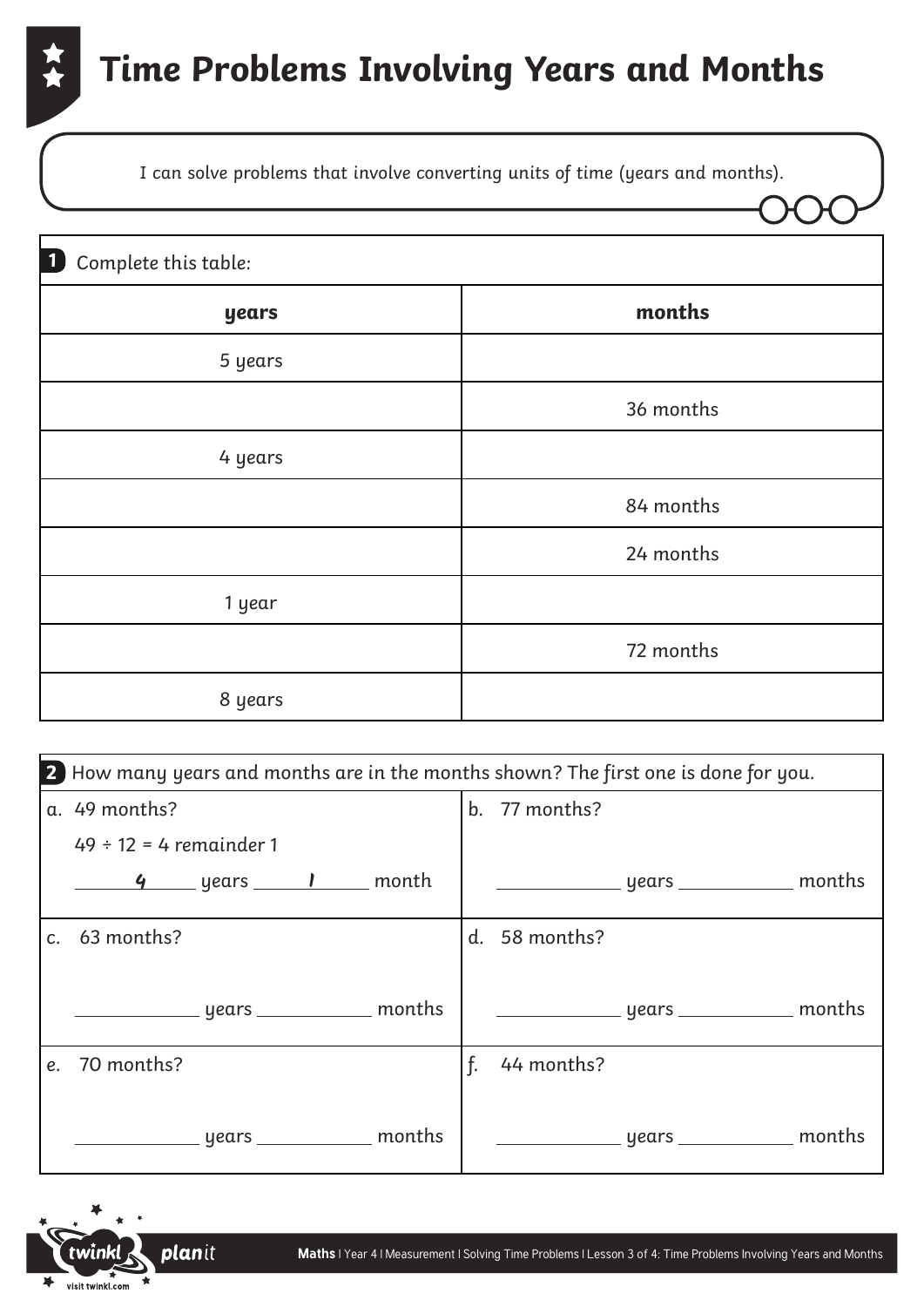| 3 Use the correct symbol: < or > to compare the 2 children's ages: |                         |
|--------------------------------------------------------------------|-------------------------|
| Aziza: 6 years 3 months                                            | Cara: 70 months         |
| Thomas: 74 months                                                  | Kyra: 6 years 10 months |
| Szymon: 8 years 2 months                                           | Thomas: 100 months      |
| Toni: 83 months                                                    | Pearl: 6 years 9 months |

| 4) This table shows the ages of a group of children. Write their names in order from<br>oldest to youngest. |           |                   |           |           |  |
|-------------------------------------------------------------------------------------------------------------|-----------|-------------------|-----------|-----------|--|
| Chester                                                                                                     | Aruna     | Abigail           | Jakub     | Adika     |  |
| 7 years 10 months                                                                                           | 90 months | 6 years 11 months | 89 months | 85 months |  |
| oldest                                                                                                      |           |                   |           | youngest  |  |
|                                                                                                             |           |                   |           |           |  |

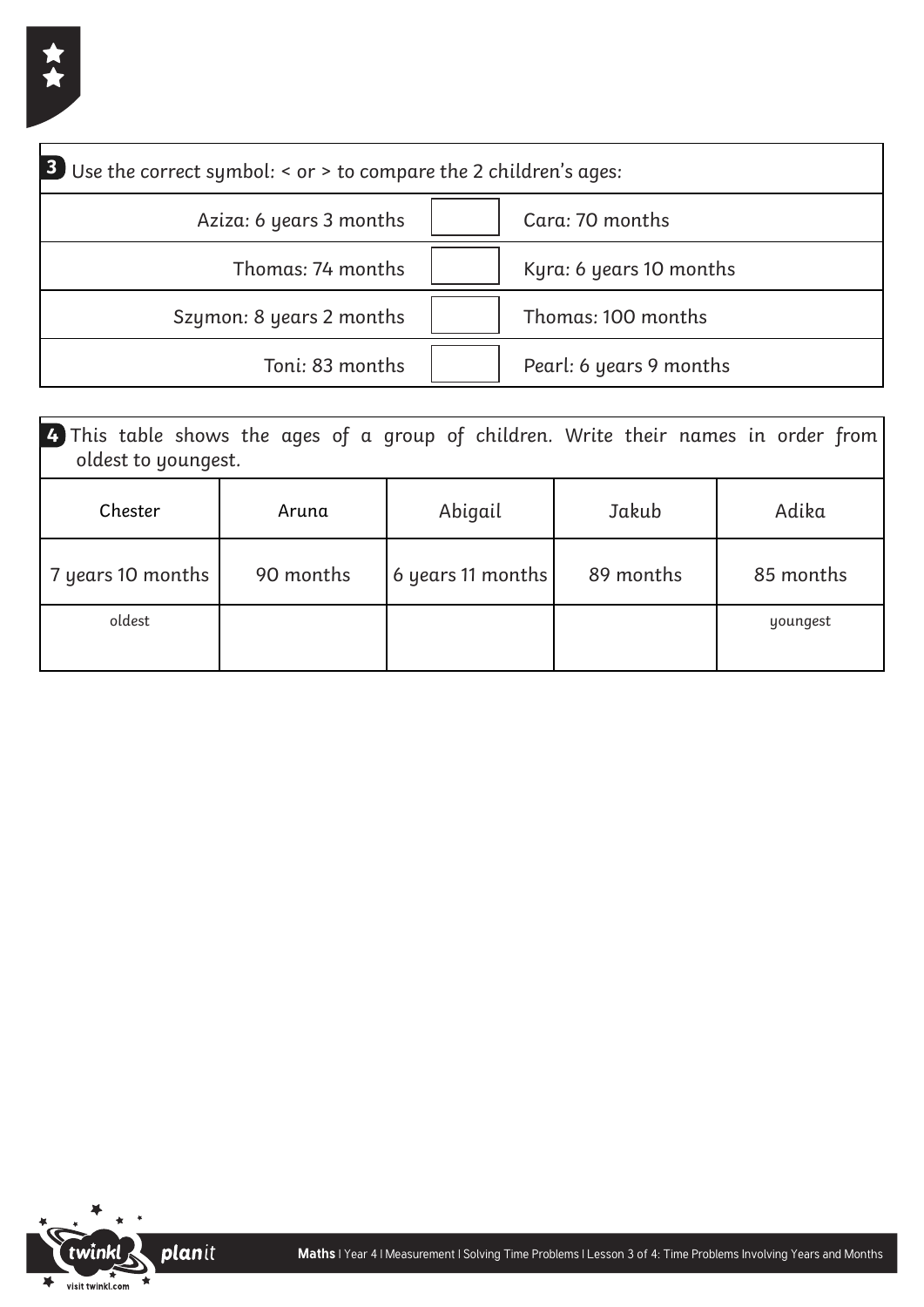

I can solve problems that involve converting units of time (years and months).

| $\mathbf{1}$<br>Complete this table:                                                                                            |                                                                                                                |
|---------------------------------------------------------------------------------------------------------------------------------|----------------------------------------------------------------------------------------------------------------|
| years                                                                                                                           | months                                                                                                         |
| 3 years                                                                                                                         |                                                                                                                |
|                                                                                                                                 | 60 months                                                                                                      |
| 7 years                                                                                                                         |                                                                                                                |
|                                                                                                                                 | 48 months                                                                                                      |
|                                                                                                                                 | 12 months                                                                                                      |
|                                                                                                                                 | 120 months                                                                                                     |
| 9 years                                                                                                                         |                                                                                                                |
| 2 years                                                                                                                         |                                                                                                                |
|                                                                                                                                 | 96 months                                                                                                      |
| 6 years                                                                                                                         |                                                                                                                |
| 2 How many years and months are in the months shown? The first one is done for you.                                             |                                                                                                                |
| a. 89 months?                                                                                                                   | 97 months?<br>$\mathbf{b}$ .                                                                                   |
| $89 \div 12 = 7$ remainder 5                                                                                                    |                                                                                                                |
| <b>7</b> years <u>s</u> months                                                                                                  | ___________ years _____________ months                                                                         |
| c. 43 months?                                                                                                                   | d. 78 months?                                                                                                  |
|                                                                                                                                 |                                                                                                                |
|                                                                                                                                 |                                                                                                                |
| 66 months?<br>e.                                                                                                                | f.<br>100 months?                                                                                              |
|                                                                                                                                 |                                                                                                                |
|                                                                                                                                 |                                                                                                                |
| twinkl planit<br>and the state of the state of the state of the state of the state of the state of the state of the state of th | Maths   Year 4   Measurement   Solving Time Problems   Lesson 3 of 4: Time Problems Involving Years and Months |

visit twinkl.com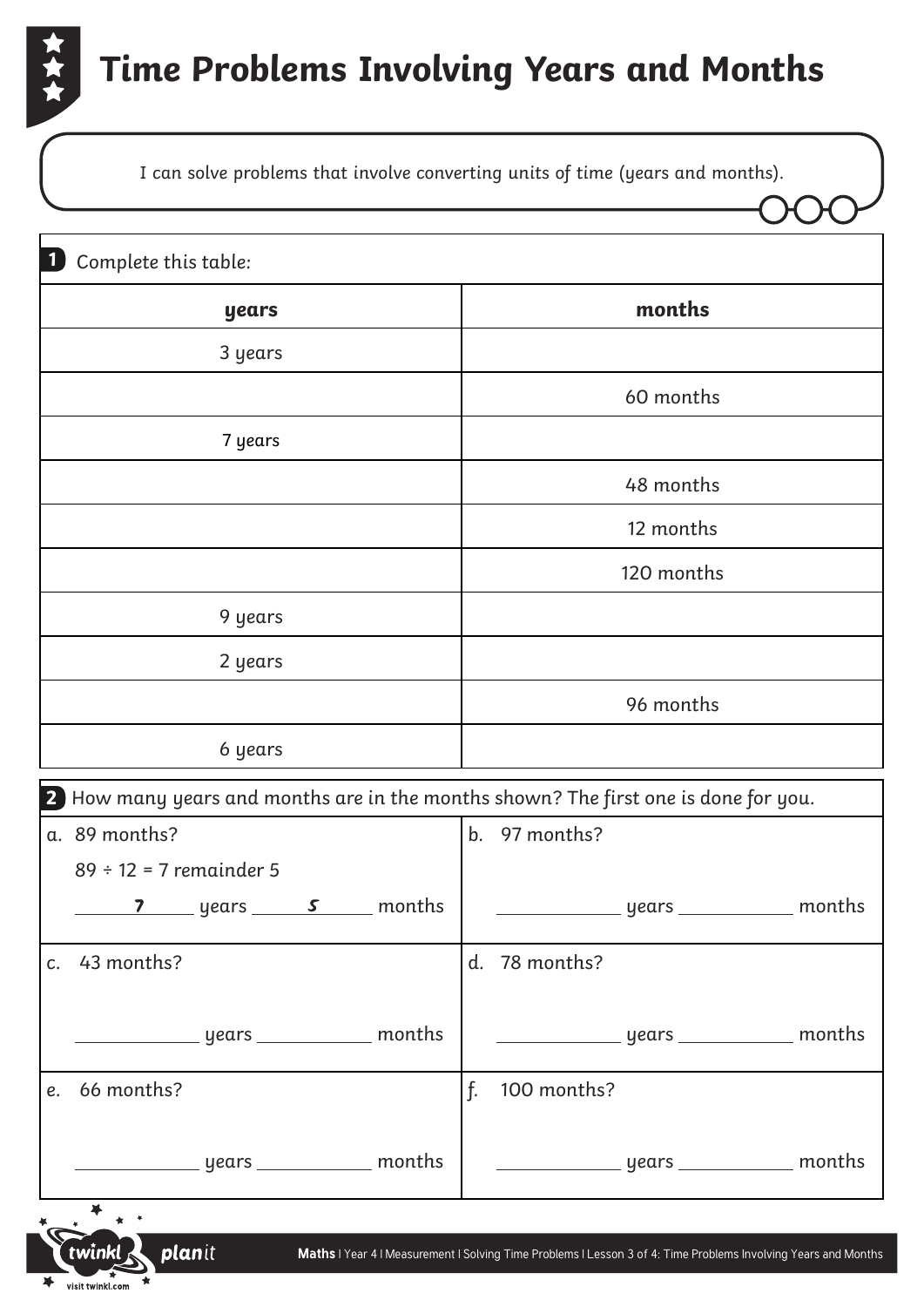

| 3 Use the correct symbol: < or > to compare the 2 children's ages: |                            |
|--------------------------------------------------------------------|----------------------------|
| Amina: 8 years 5 months                                            | Trudi: 99 months           |
| Theresa: 86 months                                                 | Kyle: 8 years 4 months     |
| Saima: 9 years 5 months                                            | Nisha: 102 months          |
| Arif: 71 months                                                    | Stephanie: 6 years 1 month |

| $\vert$ 4. This table shows the ages of a group of children. Write their names in order from youngest<br>to oldest. |            |                      |            |            |  |
|---------------------------------------------------------------------------------------------------------------------|------------|----------------------|------------|------------|--|
| Chloe                                                                                                               | Anita      | Sian                 | Peter      | Lauren     |  |
| 9 years 2 months                                                                                                    | 111 months | 8 years 11<br>months | 105 months | 113 months |  |
| youngest                                                                                                            |            |                      |            | oldest     |  |
|                                                                                                                     |            |                      |            |            |  |

| 5 How much younger is Sian than Anita? |
|----------------------------------------|
|                                        |
|                                        |
|                                        |
|                                        |
|                                        |
|                                        |

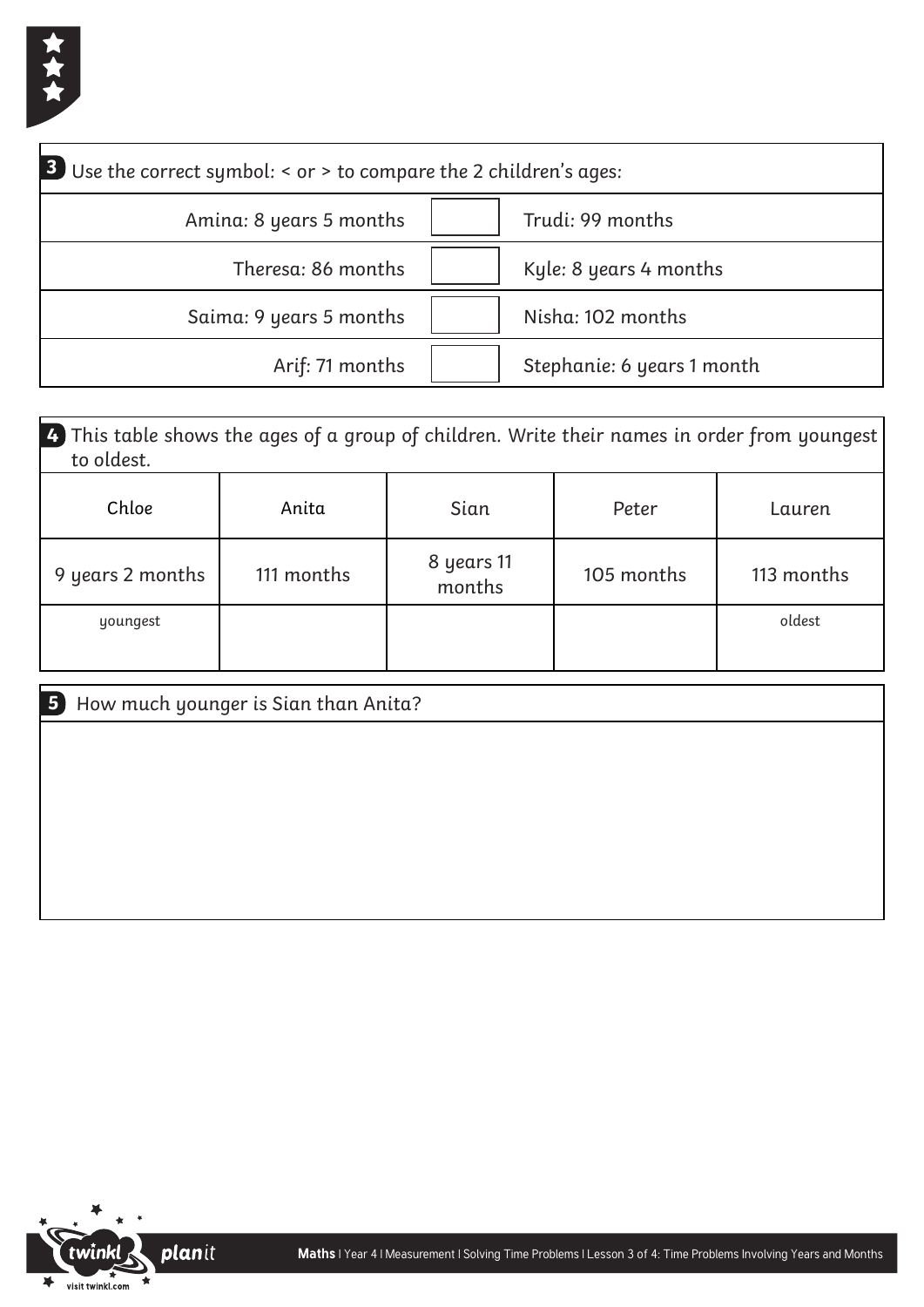## Time Problems Involving Years and Months **Answers**

|                                                                  | 1 How many months in:                                                               |  |                                                                                                               |  |  |  |  |  |  |  |
|------------------------------------------------------------------|-------------------------------------------------------------------------------------|--|---------------------------------------------------------------------------------------------------------------|--|--|--|--|--|--|--|
|                                                                  | a. 1 year?                                                                          |  | a. 3 years?                                                                                                   |  |  |  |  |  |  |  |
|                                                                  | <u>2</u> months                                                                     |  | <u>36</u> months                                                                                              |  |  |  |  |  |  |  |
|                                                                  | b. 5 years?                                                                         |  | c. 7 years?                                                                                                   |  |  |  |  |  |  |  |
|                                                                  | 60 months                                                                           |  | $84$ months                                                                                                   |  |  |  |  |  |  |  |
|                                                                  |                                                                                     |  |                                                                                                               |  |  |  |  |  |  |  |
|                                                                  | 2 How many years in:                                                                |  |                                                                                                               |  |  |  |  |  |  |  |
|                                                                  | a. 72 months?                                                                       |  | b. 48 months?                                                                                                 |  |  |  |  |  |  |  |
|                                                                  |                                                                                     |  | <u>4</u> years                                                                                                |  |  |  |  |  |  |  |
|                                                                  | c. 24 months?                                                                       |  | d. 84 months?                                                                                                 |  |  |  |  |  |  |  |
|                                                                  | <u>2</u> years                                                                      |  | $\frac{1}{\sqrt{2}}$ years                                                                                    |  |  |  |  |  |  |  |
|                                                                  |                                                                                     |  |                                                                                                               |  |  |  |  |  |  |  |
|                                                                  | 3 How many years and months are in the months shown? The first one is done for you. |  |                                                                                                               |  |  |  |  |  |  |  |
|                                                                  | a. 29 months?                                                                       |  | b. 39 months?                                                                                                 |  |  |  |  |  |  |  |
|                                                                  | $29 \div 12 = 2$ remainder 5                                                        |  |                                                                                                               |  |  |  |  |  |  |  |
|                                                                  |                                                                                     |  | <u>2</u> _____ years ______ <b>s</b> _____ months   ________ <b>3</b> _____ years ______ <b>3</b> ____ months |  |  |  |  |  |  |  |
|                                                                  | c. 20 months?                                                                       |  | d. 50 months?                                                                                                 |  |  |  |  |  |  |  |
|                                                                  | <u>I</u> years <u>8</u> months                                                      |  |                                                                                                               |  |  |  |  |  |  |  |
|                                                                  |                                                                                     |  |                                                                                                               |  |  |  |  |  |  |  |
| Use the correct symbol: < or > to compare the 2 children's ages: |                                                                                     |  |                                                                                                               |  |  |  |  |  |  |  |
|                                                                  | $\langle$<br>Freddie: 4 years 2 months<br>Christy: 51 months                        |  |                                                                                                               |  |  |  |  |  |  |  |
|                                                                  | Laura: 63 months<br>Kyra: 4 years 11 months<br>$\geq$                               |  |                                                                                                               |  |  |  |  |  |  |  |



 $\star$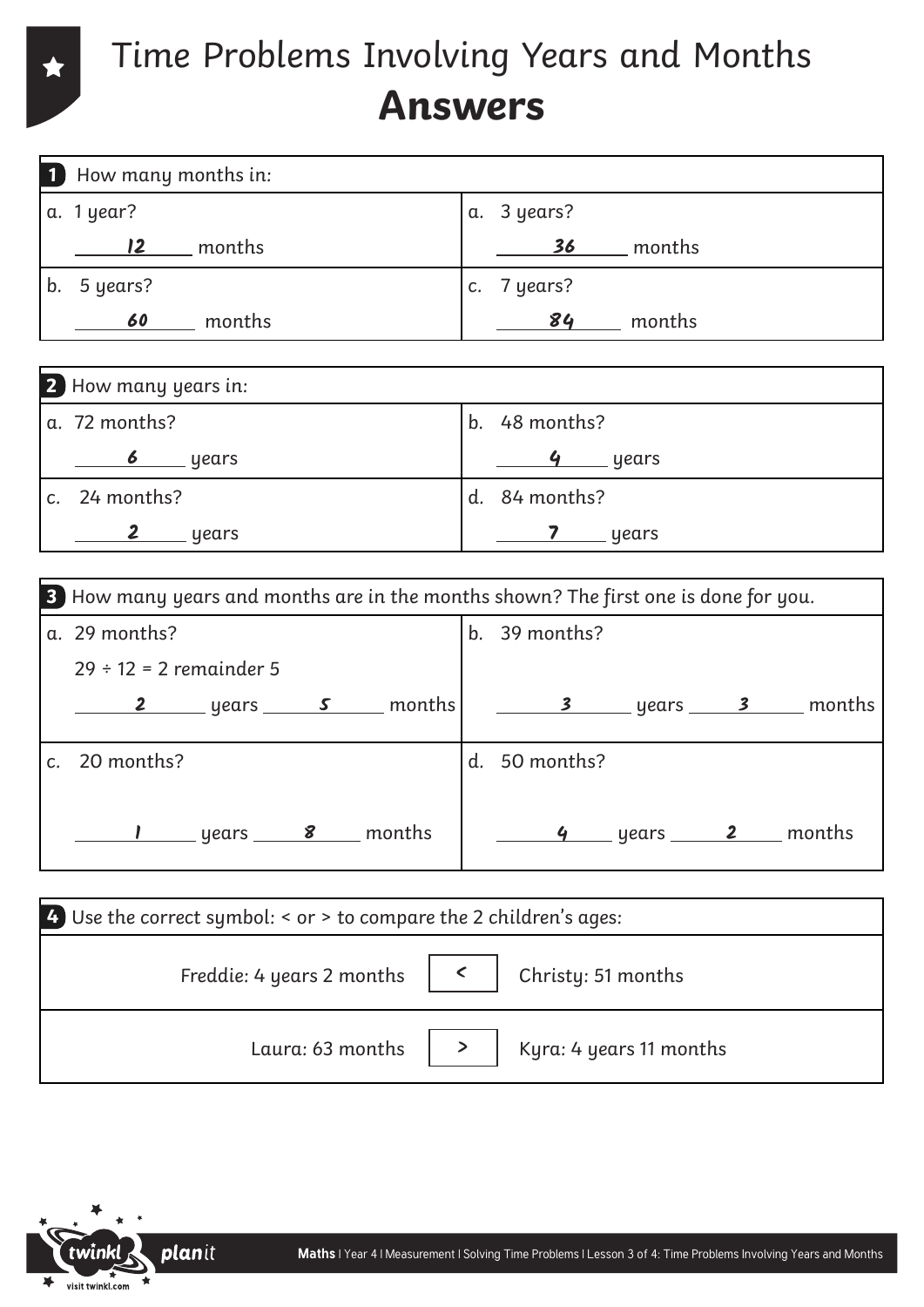

 $\frac{1}{\sqrt{1+\frac{1}{2}}}\sqrt{\frac{1}{1+\frac{1}{2}}\sqrt{\frac{1}{2}}}}$ 

Time Problems Involving Years and Months **Answers**

| Complete this table:                                                                                          |                                 |  |       |                                   |                                         |           |  |  |           |                                                                                                                |  |           |
|---------------------------------------------------------------------------------------------------------------|---------------------------------|--|-------|-----------------------------------|-----------------------------------------|-----------|--|--|-----------|----------------------------------------------------------------------------------------------------------------|--|-----------|
| years                                                                                                         |                                 |  |       | months                            |                                         |           |  |  |           |                                                                                                                |  |           |
|                                                                                                               | 5 years                         |  |       |                                   | 60 months                               |           |  |  |           |                                                                                                                |  |           |
|                                                                                                               | 3 years<br>4 years              |  |       |                                   | 36 months<br>48 months                  |           |  |  |           |                                                                                                                |  |           |
|                                                                                                               |                                 |  |       |                                   |                                         |           |  |  |           |                                                                                                                |  |           |
| 7 years<br>2 years<br>1 year                                                                                  |                                 |  |       | 84 months<br>24 months            |                                         |           |  |  |           |                                                                                                                |  |           |
|                                                                                                               |                                 |  |       |                                   |                                         |           |  |  |           |                                                                                                                |  | 12 months |
|                                                                                                               |                                 |  |       |                                   | 6 years                                 |           |  |  | 72 months |                                                                                                                |  |           |
|                                                                                                               | 8 years                         |  |       | 96 months                         |                                         |           |  |  |           |                                                                                                                |  |           |
| 2 How many years and months are in the months shown? The first one is done for you.                           |                                 |  |       |                                   |                                         |           |  |  |           |                                                                                                                |  |           |
| a. 49 months?                                                                                                 | 4 years <u>I</u> month          |  |       |                                   | b. 77 months?                           |           |  |  |           |                                                                                                                |  |           |
| c. 63 months?                                                                                                 | <u>s</u> years 3 months         |  |       |                                   | d. 58 months?                           |           |  |  |           | <u>4</u> years 10 months                                                                                       |  |           |
| e. 70 months?                                                                                                 | <u>s</u> years <b>10</b> months |  |       |                                   | $f.$ 44 months?                         |           |  |  |           | <u>3</u> years <u>8</u> months                                                                                 |  |           |
| <b>3</b> Use the correct symbol: < or > to compare the 2 children's ages:                                     |                                 |  |       |                                   |                                         |           |  |  |           |                                                                                                                |  |           |
| Aziza: 6 years 3 months $\vert$ > $\vert$ Cara: 70 months                                                     |                                 |  |       |                                   |                                         |           |  |  |           |                                                                                                                |  |           |
| Thomas: 74 months                                                                                             |                                 |  |       |                                   | $\checkmark$<br>Kyra: 6 years 10 months |           |  |  |           |                                                                                                                |  |           |
| Szymon: 8 years 2 months                                                                                      |                                 |  |       |                                   | $\checkmark$<br>Thomas: 100 months      |           |  |  |           |                                                                                                                |  |           |
| Toni: 83 months                                                                                               |                                 |  |       | $\geq$<br>Pearl: 6 years 9 months |                                         |           |  |  |           |                                                                                                                |  |           |
| This table shows the ages of a group of children. Write their names in order from<br>4<br>oldest to youngest. |                                 |  |       |                                   |                                         |           |  |  |           |                                                                                                                |  |           |
| Chester                                                                                                       | Aruna                           |  |       | Abigail                           |                                         | Jakub     |  |  | Adika     |                                                                                                                |  |           |
| 7 years 10 months                                                                                             | 90 months                       |  |       | 6 years 11 months                 |                                         | 89 months |  |  | 85 months |                                                                                                                |  |           |
| Chester                                                                                                       | Aruna                           |  | Jakub |                                   |                                         | Adika     |  |  | Abigail   |                                                                                                                |  |           |
|                                                                                                               |                                 |  |       |                                   |                                         |           |  |  |           |                                                                                                                |  |           |
| <b>planit</b><br>twinkl                                                                                       |                                 |  |       |                                   |                                         |           |  |  |           | Maths   Year 4   Measurement   Solving Time Problems   Lesson 3 of 4: Time Problems Involving Years and Months |  |           |